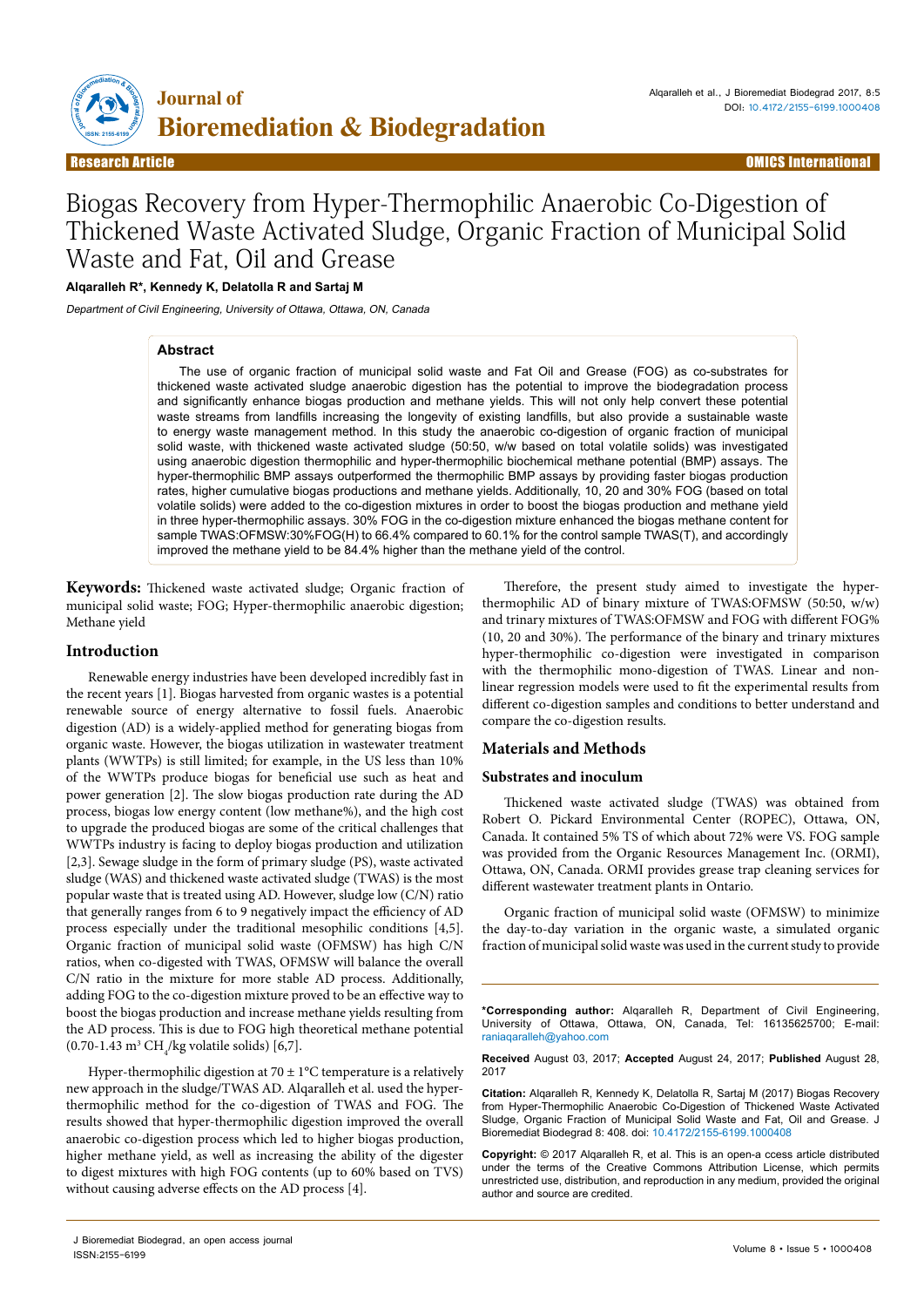a homogeneous waste composition that is representative for the kitchen waste in Canada and North America based on the Canadian Food Guide and the USDA Food Patterns [8-10]. The simulated OFMSW used in this study consists of bread (6 wt%), cooked rice (12 wt%), cooked pasta (12 wt%), apples (11 wt%), bananas (11 wt%), cabbage (11 wt%), carrots (11 wt%), ground beef (10 wt%), fish (10 wt%), and boiled eggs with shells (6 wt%). All waste components were prepared fresh and mixed in a food processor to generate a particle size ranges from 1 to 5 mm prior to use. The prepared OFMSW had a total solids concentration of  $17.3 \pm 0.2\%$  (w/w).

All three substrates TWAS, FOG and OFMSW were stored at 4°C prior to use. Thermophilic anaerobic inoculum (55°C) was obtained from the effluent of a 10 L thermophilic anaerobic digester fed with TWAS at a 20 days hydraulic retention time (HRT) in our research lab. Hyper-thermophilic anaerobic inoculum (70°C) was the effluent from a 2 L hyper-thermophilic anaerobic digester digesting TWAS at HRT of 2 days. The characteristics of substrates and inoculums used in this study are listed in Table 1.

## **BMP assays**

The BMP batch tests were performed in 250 ml Kimax glass bottles with 160 ml working volume. All BMP assays were run in triplicates except for inoculum assays were run in duplicates. The inoculums and substrates were added to the bottles to obtain approximately 1:1 substrate to inoculum ratio (S:I) based on the total volatile solids (TVS). Equal amounts of  $\mathrm{NaHCO}_{3}$  and  $\mathrm{KHCO}_{3}$  were added to each BMP bottle to maintain alkalinity of 4000-6000 mg/L as  $\rm CaCO_{\rm 3}$ . Before finally sealing the BMP bottles, each bottle was purged with  $N_{2}$  gas for 3 minutes to remove the  $O_2$  gas from the headspace and maintain anaerobic condition. The BMP bottles were kept in a temperaturecontrolled shaker at  $55 \pm 1$ °C and 100 rpm for the thermophilic BMP assays. For the hyper-thermophilic BMP assays BMP bottles were first kept in a 70  $\pm$  1°C incubator for 2 days, and then moved to the 55  $\pm$ 1°C and 100 rpm shaker for the BMP test duration. The composition of BMP bottles is represented in Table 2 below.

The 50:50 ratio (based on TVS) for the TWAS:OFMSW mixture was used in our experiments as recommended by Liu et al. in order to get the best synergetic effect of OFMSW in the co-digestion process and avoid ammonia accumulation that may occur when high OFMSW concentrations are used in the co-digestion mixture [11].

Page 2 of 5

#### **Analytical methods**

The analysis for the BMP assays was done in triplicates, using standard methods [12]. Total and volatile solids were determined according to standard method 2540G. Alkalinity analysis was measured based on standard method 2320B using a Fisher Accument® XL25 pH meter. Biogas was measured using a manometer every 24 hour the first 7 days of the experiment and it was measured occasionally after the biogas production slowed down until the end of the BMP assay (40 days). The volume of the biogas was corrected to the standard ambient temperature and pressure conditions (STP, 25°C and 1 atm). The net biogas volumes for samples were calculated by subtracting the biogas produced in the inoculum bottles from the biogas produced in each of the samples bottles. The biogas composition (methane%) was monitored weekly using a Hewlett Packard 5710A gas chromatograph.

#### **Data analysis**

The reaction curve model (RC) was used for the non-linear regression to evaluate the anaerobic digestion performance and estimate the lag phase time  $(\lambda, h)$ , predict the ultimate cumulative biogas yield (*B0, mL/g TVS*), and find the maximum biogas production rate ( $R_m$ , mL/gTVS.h) for each of the BMP conditions tested in this study. The RC model represented by Equation 1 has been used successfully in literature for anaerobic digestion evaluation [4,13].

$$
B = B_0 \left( 1 - \exp\left( -\frac{Rm(t-\lambda)}{B_0} \right) \right) \tag{1}
$$

where,  $B_0$  is the ultimate biogas yield (mL/g TVS),  $B$  is the cumulative biogas yield (mL/g TVS),  $t$  is incubation time (h),  $R_m$  is the maximum biogas production rate (mL/g TVS.h), and *λ* is the lag phase duration time (h).

| Parameter | <b>TWAS</b>     | <b>OFMSW</b>   | <b>FOG</b>      | Thermophilic inoculum | Hyper-thermophilic inoculum |
|-----------|-----------------|----------------|-----------------|-----------------------|-----------------------------|
| pH        | $6.8 \pm 0.1$   | $4.7 \pm 0.1$  | $4.1 \pm 0.1$   | $7.7 \pm 0.1$         | $6.8 \pm 0.1$               |
| TS (%)    | $4.9 \pm 0.1$   | $17.3 \pm 0.2$ | $29.2 \pm 0.2$  | $3.2 \pm 0.1$         | $3.3 \pm 0.3$               |
| VS (%)    | $3.6 \pm 0.1$   | $10.7 \pm 0.1$ | $28.3 \pm 0.2$  | $1.6 \pm 0.3$         | $1.8 \pm 0.2$               |
| VS/TS     | $0.72 \pm 0.01$ | $0.61 \pm 0.2$ | $0.97 \pm 0.03$ | $0.49 \pm 0.02$       | $0.55 \pm 0.02$             |

Data represents the arithmetic mean ± standard deviation (n=4)

**Table 1:** Characteristics of substrates and inoculum.

| <b>Test Condition</b><br>Sample |                                                             | Inoculum 55°C<br>(ml) | Inoculum 70°C<br>(m <sub>l</sub> ) | TWAS $(\%)^a$ | OFMSW (%) | FOG (%)  |
|---------------------------------|-------------------------------------------------------------|-----------------------|------------------------------------|---------------|-----------|----------|
| Blank 55°C                      | Thermophilic, 55°C                                          | 70                    | 0                                  | $\Omega$      | $\Omega$  | $\Omega$ |
| Blank 70°C                      | Thermophilic, 55°C                                          |                       | 60                                 | 0             | $\Omega$  | 0        |
| TWAS (T)                        | Thermophilic, 55°C                                          | 70                    | $\Omega$                           | 100           | $\Omega$  | 0        |
| <b>TWAS:OFMSW (T)</b>           | Thermophilic, 55°C                                          | 70                    | $\Omega$                           | 50            | 50        | $\Omega$ |
| TWAS:OFMSW (H)                  | Hyper-thermophilic, 70°C/ Thermophilic,<br>$55^{\circ}$ C b | 35                    | 30                                 | 50            | 50        | $\Omega$ |
| TWAS:OFMSW: 10%FOG (H)          | Hyper-thermophilic, 70°C/ Thermophilic,<br>$55^{\circ}$ C   | 35                    | 30                                 | 45            | 45        | 10       |
| TWAS:OFMSW: 20%FOG (H)          | Hyper-thermophilic, 70°C/Thermophilic,<br>$55^{\circ}$ C    | 35                    | 30                                 | 40            | 40        | 20       |
| TWAS:OFMSW: 30%FOG (H)          | Hyper-thermophilic, 70°C/ Thermophilic,<br>$55^{\circ}$ C   | 35                    | 30                                 | 35            | 35        | 30       |

ªThe % is the weight percentage based on the total volatile solids (TVS) in the co-digestion mixture. <sup>b</sup>The BMP assay bottles were kept for 2 days in the hyper-thermophilic conditions (70**°**C) then moved to the thermophilic conditions (55**°**C) for the rest of the assay duration

**Table 2:** Inoculum and digestion mixtures used for the BMP assays.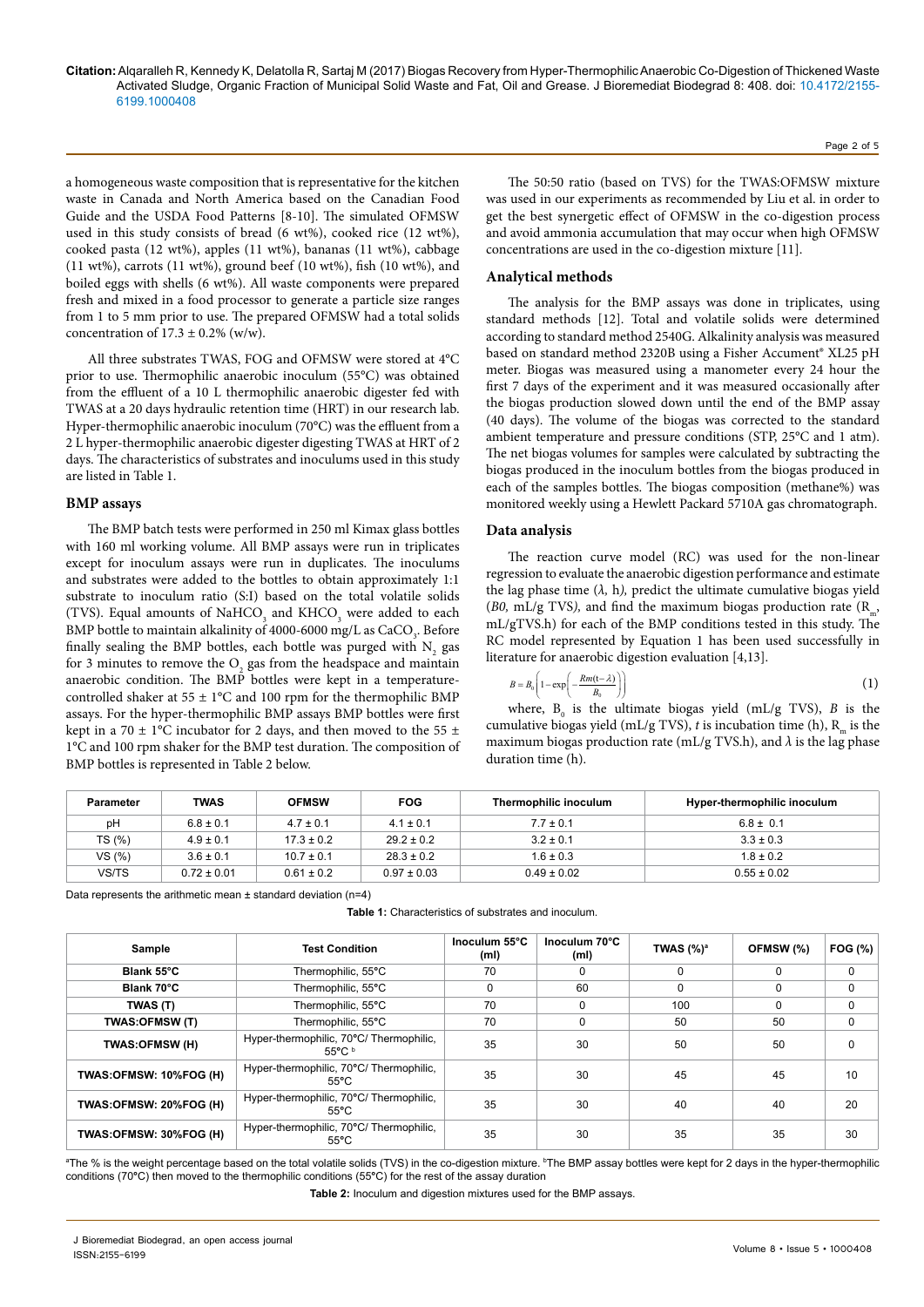The first-order equation (Equation 2) was used to estimate the apparent hydrolysis rate coefficient (first-order biogas production rate)  $(k, h^{-1})$  for each of the BMP conditions [14].

$$
B=B_0(1-e^{-kt})\tag{2}
$$

where k is the first-order apparent hydrolysis rate (h<sup>-1</sup>), *B0*, *B* and *t* have the same definition as defined in the RC model above (Equation 1).

Statistical analysis of the collected data included t-test (p-value=0.05), one-way analysis of variance (ANOVA), Pearson correlation index  $(R^2)$  and degree of freedom.

## **Results and Discussion**

## **Biogas production and methane yields**

The average biogas production rates and the accumulative biogas production results for all BMP assays are illustrated in Figures 1a and 1b, respectively. In addition to Table 3 that represents the average biogas productions, methane contents, methane yields and the improvement in methane yields compared to the control sample TWAS(T).

Comparing TWAS:OFMSW (T) sample with the control sample TWAS(T) in order to evaluate the effect of 50% (w/w, based on TVS) OFMSW as a co-substrate in the co-digestion mixture. First from Figure 1a we notice that TWAS:OFMSW(T) sample had lower biogas production rate at the beginning of the BMP assay compared to TWAS(T) sample. This can be related to the fact that the inoculum used in the BMP assays was acclimated to TWAS digestion, but not to OFMSW. Hence the microorganisms were not adapted to OFMSW that probably caused a delay in starting the digestion process for the sample with OFMSW. However, TWAS:OFMSW(T) sample biogas production rate recovered around the day 3 (72 h) and outperformed the TWAS(T) sample until the end of the test resulting in a cumulative biogas production of  $622.6 \pm 37.4$  ml compared to  $494.0 \pm 15.9$  ml the cumulative biogas production of the control sample TWAS(T). Additionally, from Table 3 below, we can observe that the addition of OFMSW to the digestion mixture did not cause any change in the biogas methane content since both samples TWAS:OFMSW(T) and TWAS(T) had similar (with no statistically significant difference) methane content in the rage of (60.1-60.6)%. By the end of the BMP assay the net methane yield for TWAS:OFMSW(T) sample was 13.3% higher than the methane yield of the control TWAS(T). This increase in biogas production and methane yield confirms the positive effect of OFMSW as a co-substrate for the TWAS AD. However due to the high solids nature of OFMSW it is often suggested in literature the use of a pre-treatment method that will help solubilizing the co-digestion mixture before AD to help getting the maximum benefits from the codigestion process [15,16].

As from sample TWAS:OFMSW(H) results, we can notice clearly that this hyper-thermophilic digested sample started the BMP with

much higher biogas production rate compared to TWAS(T) and TWAS:OFMSW(T). Thanks to the 2 days hyper-thermophilic digestion of TWAS:OFMSW(H) sample at a temperature of  $70 \pm 1^{\circ}$ C prior to the following thermophilic digestion. The 2 days hyper-thermophilic step is believed to help solubilizing the co-digestion mixture and increase the soluble organic matter that become available to be utilized by the microorganisms and converted to biogas. TWAS:OFMSW(H) sample ended the BMP assay producing  $660.3 \pm 20.2$  ml biogas with  $61.8 \pm 0.7\%$ methane. This methane content (%) is slightly higher than the methane content for both samples digested under the regular thermophilic conditions; TWAS(T) and TWAS:OFMSW(T). The methane yield of TWAS:OFMSW(H) sample was  $370.7 \pm 11.3$  ml CH<sub>4</sub>/g TVS at the end of the BMP assay and this is a 24.8% increase in the methane yield compared to the control sample TWAS(T).

Page 3 of 5

The next three samples are samples that included 10, 20 and 30% FOG (as a percentage of TVS of the co-digestion mixture). It is evident from Figures 1a and 1b, that these three samples had the highest biogas production rates during the first 5 days of digestion (120 h). Higher FOG% contributed to higher biogas production rate and higher accumulative biogas production. The addition of 10% FOG (w/w) to the TWAS:OFMSW co-digestion mixture increased the biogas methane content to  $63.3 \pm 0.8\%$  which is a statistically significant increase in the biogas methane content compared to samples that did not contain FOG. Increasing FOG% in the co-digestion mixture to 20 and 30% resulted in a further increase in the biogas methane content to 65.9  $\pm$  0.5% and 66.4  $\pm$  0.6%, respectively. This noticed boost in methane content caused by FOG addition to the co-digestion mixtures led to a significant increase in methane yields to reach as high as  $547.9 \pm 16.8$ ml CH<sub>4</sub>/g VS added for the TWAS:OFMSW:30%FOG sample, and this represents 84.4 higher methane yield compared to the control sample TWAS(T).

## **Linear and non-linear regression**

To accurately evaluate the co-digestion performance parameters for the AD digestion process the non-linear regression was utilized using the RC equation (Equation 1). Also, linear regression using the firstorder equation (Equation 2) was used to estimate the hydrolysis rate coefficient  $k(h^{-1})$  for the biogas production results. Table 4 represents the linear and non-linear regression results.

From Table 4 and specifically from RC model results, we can observe that RC model fitted accurately all the BMP assay results with high R<sup>2</sup> values that ranged from 0.991 to 0.996. Also, the difference between the experimental and predicted biogas yields (Δ%) ranged from 0.2 to 2.8. It worth to mention here that RC model was preferred over other different linear and non-linear models used to represents the biogas production results of BMP tests by Alqaralleh et al. and Donoso-Bravo et al. In both studies RC model fitted accurately the biogas production results with  $\Delta\% \leq 10$  [4,13].

| <b>Parameter</b>                      | Unit                        | <b>TWAS (T)/Control</b> | <b>TWAS-OFMSW</b><br>(T) | TWAS-OFMSW (H)   | <b>TWAS-</b><br>OFMSW-10%<br><b>FOG</b> | <b>TWAS-OFMSW-20%</b><br><b>FOG</b> | TWAS-<br>OFMSW-30%<br><b>FOG</b> |
|---------------------------------------|-----------------------------|-------------------------|--------------------------|------------------|-----------------------------------------|-------------------------------------|----------------------------------|
| Cumulative biogas <sup>*</sup>        | (ml)                        | $494.0 \pm 15.9$        | $622.6 \pm 37.4$         | $660.3 \pm 20.2$ | $679.5 \pm 48.7$                        | $807.7 \pm 30.9$                    | $908.1 \pm 27.8$                 |
| CH,                                   | (%)                         | $60.1 \pm 0.8$          | $60.6 \pm 0.4$           | $61.8 \pm 0.7$   | $63.3 \pm 0.8$                          | $65.9 \pm 0.5$                      | $66.4 \pm 0.6$                   |
| CH, Yield                             | (ml/g $VS_{\text{added}}$ ) | $297.0 \pm 9.6$         | $342.7 \pm 20.6$         | $370.7 \pm 11.3$ | $430.3 \pm 30.8$                        | $484.1 \pm 18.5$                    | $547.9 \pm 16.8$                 |
| CH, Yield<br>Improvement <sup>a</sup> | (%)                         | -----                   | 13.3                     | 24.8             | 44.9                                    | 63                                  | 84.4                             |

\*Net biogas and methane production in (ml). Data represents arithmetic mean ± standard deviation of replicate samples. <sup>a</sup>Methane yield improvement calculated compared to the control sample (TWAS(T))

**Table 3:** The average BMP tests results (accumulative net biogas production, methane content, methane yield and methane yield improvement).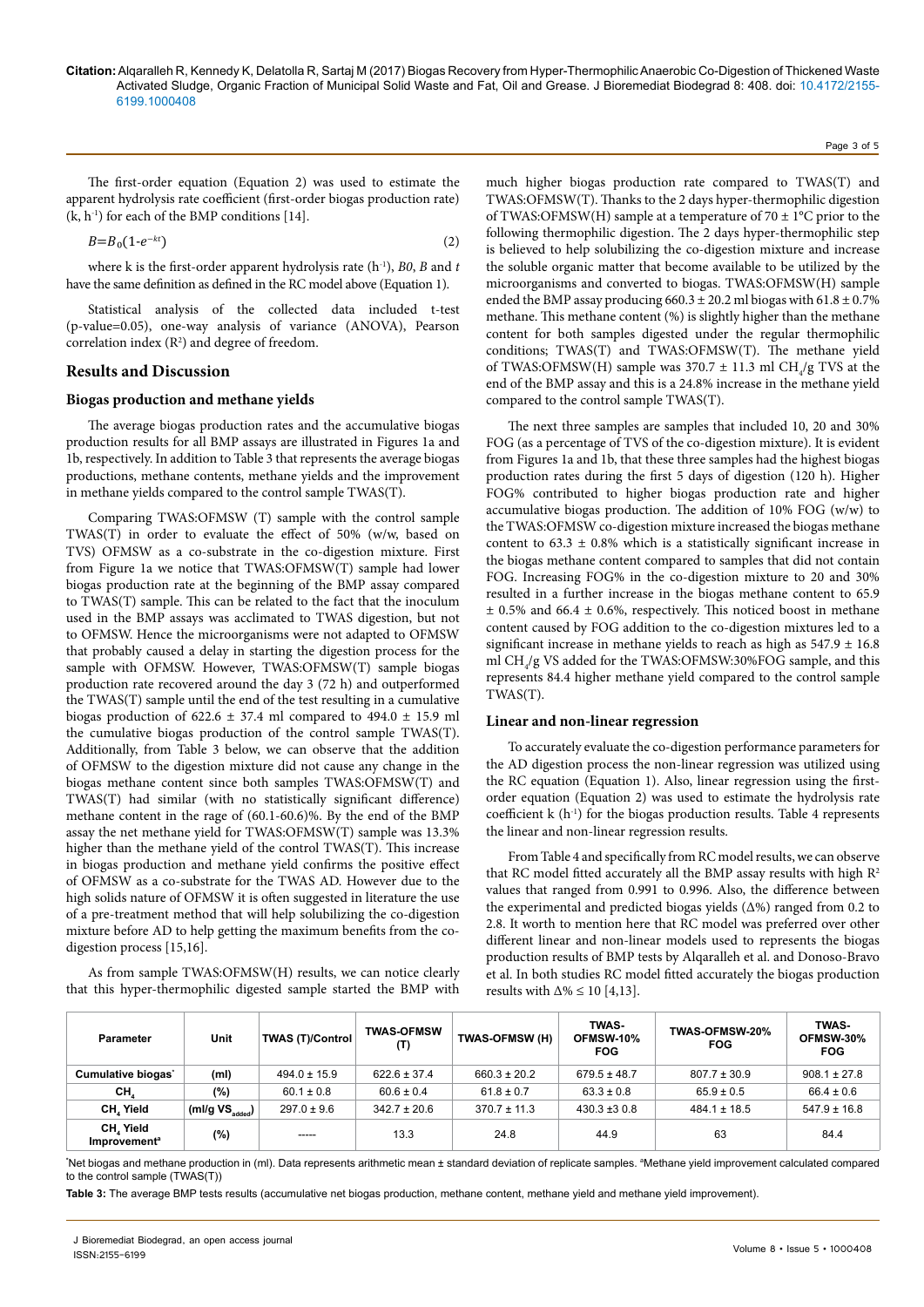Page 4 of 5

| Sample                |                | Measured Biogas Yield <sup>a</sup> | <b>RC</b> model  |                | FO eq. |                |             |
|-----------------------|----------------|------------------------------------|------------------|----------------|--------|----------------|-------------|
| (mI/gVS)              | $B_0$ (ml/gVS) | λ (h)                              | $R_m$ (ml/gVS.h) | $\mathbb{R}^2$ |        | $\Delta b$ (%) | $K(h^{-1})$ |
| TWAS (T)              | 494.0          | 492.9                              | 11.0             | 2.7            | 0.992  | 0.2            | 4.97 E-3    |
| <b>TWAS-OFMSW(T)</b>  | 622.6          | 639.8                              | 17.9             | 2.6            | 0.991  | 2.8            | 3.49 E-3    |
| <b>TWASOFMSW(H)</b>   | 660.3          | 658.8                              | 7.5              | 3.4            | 0.995  | 0.2            | 4.84 E-3    |
| TWAS-OFMSW-10% FOG(H) | 679.5          | 672.9                              | 4.8              | 3.6            | 0.996  | 1.0            | 5.13 E-3    |
| TWAS-OFMSW-20% FOG(H) | 807.7          | 793.1                              | 2.5              | 4.1            | 0.994  | 1.8            | 4.99 E-3    |
| TWAS-OFMSW-30% FOG    | 908.1          | 895.8                              | 3.1              | 4.6            | 0.996  | 1.4            | 4.98 E-3    |

ªAverage net biogas yield as ml biogas/g VS added calculated from the BMP assays results. ♭Δ% is the calculated difference between the experimental and the predicted biogas yields

**Table 4:** Parameters estimated from linear and non-linear regression for the BMP assays.



It could be noticed from Table 4 that the control sample TWAS(T) had 11 h estimated lag phase time before starting the biogas production. However, the thermophilic co-digestion sample TWAS:OFMSW(T) had 17.9 h estimated lag phase time. This increase in the lag phase of TWAS:OFMSW(T) sample compared to the control sample TWAS(T) is probably because the inoculum used in the BMP assays was not acclimated to OFMSW as mentioned previously, so microorganisms required longer time to start the AD process. As regard

the hyper-thermophilic co-digested samples, it is evident that all hyperthermophilic digested samples had shorter lag phase time compared to the thermophilic digested samples. Comparing TWAS:OFMSW(H) sample with TWAS:OFMSW(T) sample we can notice the effect of the 2 days hyper-thermophilic digestion step in shortening the lag phase time from 17.9 h in the thermophilic digestion of TWAS:OFMSW(T) sample to 7.5 h in the hyper-thermophilic digestion of the TWAS:OFMSW(H) sample. This is believed to be due to the solubilization of the co-digestion

J Bioremediat Biodegrad, an open access journal ISSN:2155-6199